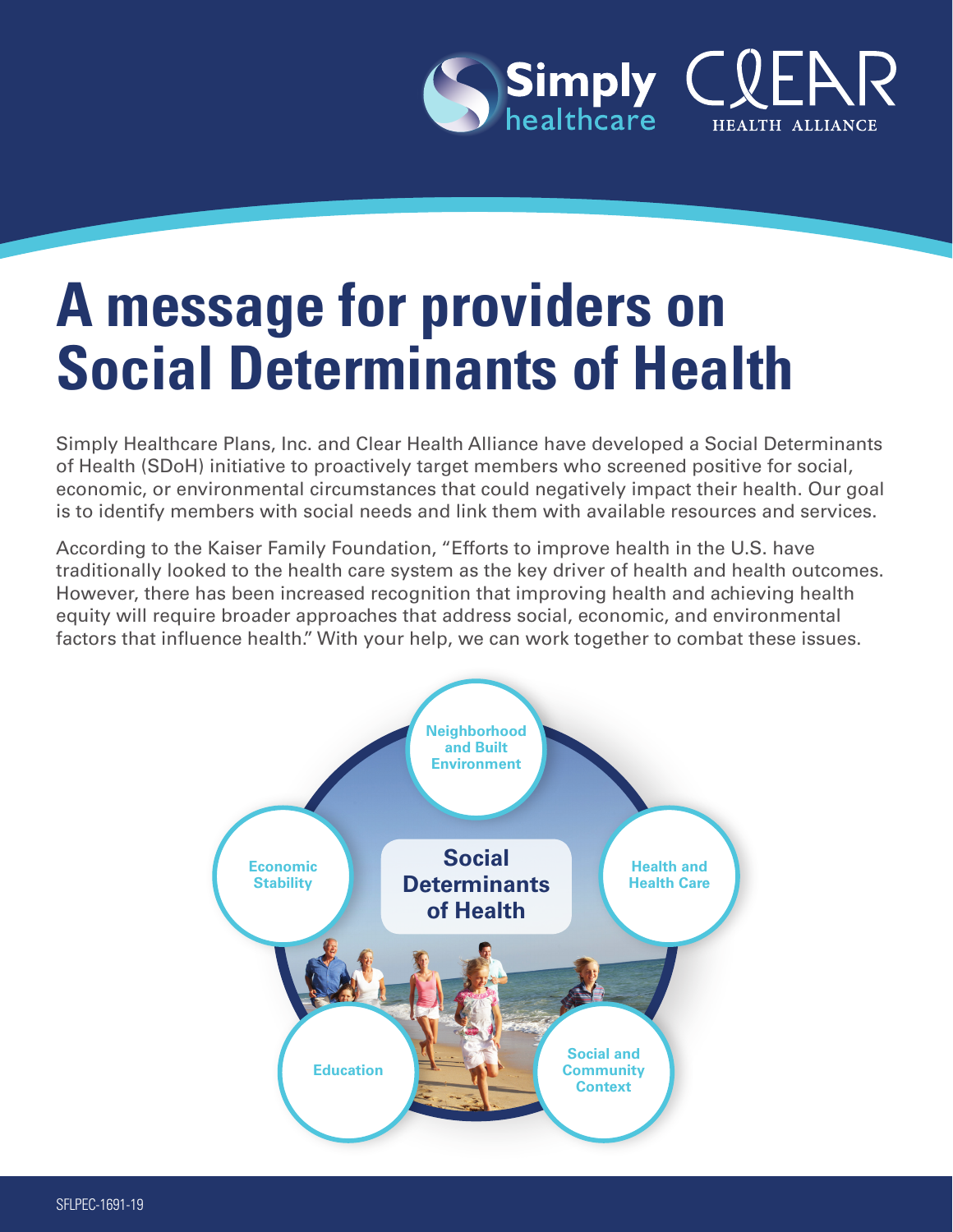# **Benefits and services Simply Healthcare Plans, Inc. and Clear Health Alliance offers to help members with life essentials:**



#### **Getting involved in the community:**

Statewide Medicaid Managed Care Long-Term Care (SMMC LTC) members get four one-way rides (or up to 25 miles) per month to community events.



#### **Helping with a place to stay:**

Members ages 21 and older get a one-time \$500 benefit to help find housing and pay for monthly housing costs. SMMC LTC members who move to a home or a community service setting get a one-time benefit of up to \$5,000 to help pay for moving costs.



#### **Transportation:**

Transportation services to medical or dental appointments, pharmacies, and ongoing care settings, like dialysis, are offered to all members. Eligible members with issues with adequate transportation may also qualify for home visits.



#### **Educational support:**

Eligible members get up to six visits from a dietitian to help learn healthy eating habits.



#### **Complementary behavioral health services:**

Members currently receiving behavioral health services also have access to unlimited music, dance, art or play therapies.



#### **Nourishment assistance:**

Members ages 18 and up who have left a hospital or nursing facility can get two home-delivered meals daily for seven days after a surgical hospital stay of three or more days. Members ages 21 and up and their caregivers get meals with rides to nonemergency medically necessary doctor visits over 100 miles each way. The health plan covers the costs of transportation and meal up to \$200 per day, \$1,000 per year.

# **How can providers help combat these SDoH issues?**

We are asking all providers to submit corresponding Z codes for potential hazards indentified that may impact the health status of members via claims submissions located on the *SDoH Diagnosis Code Reference Sheet (Z Codes)*.

Simply Healthcare Plans, Inc. and Clear Health Alliance offers case management and coordination of care services for all members. For referrals, please call **1-844-405-4296**.

Kaiser Family Foundation. (2018). Beyond health care: the role of social determinants in promoting health and health equality. Retrieved from **[https://www.kff.org/disparities-policy/issue-brief/beyond-health-care-the-role-of](https://www.kff.org/disparities-policy/issue-brief/beyond-health-care-the-role-of-social-determinant)[social-determinants-in-promoting-health-and-health-equity](https://www.kff.org/disparities-policy/issue-brief/beyond-health-care-the-role-of-social-determinant)**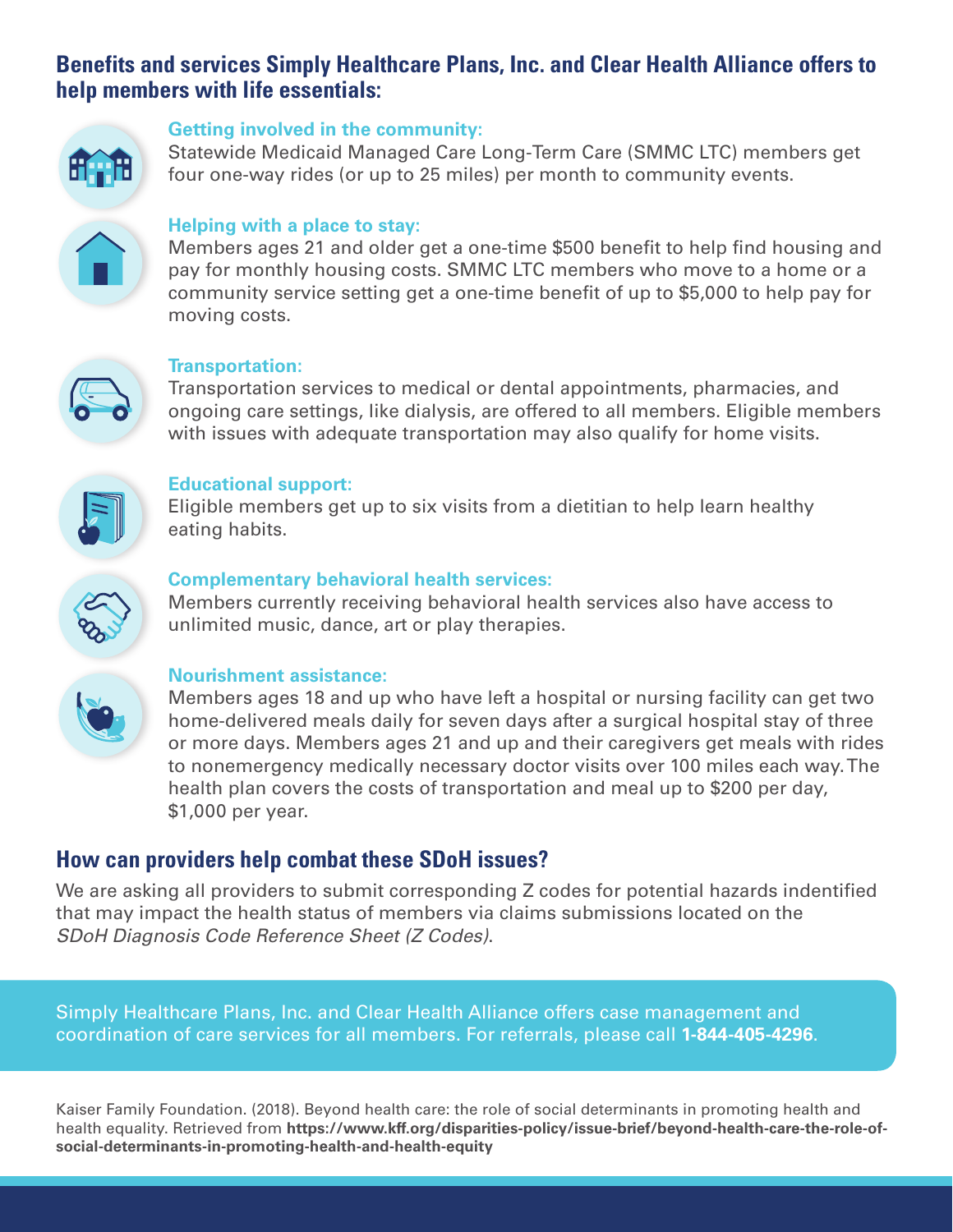# *SDoH Diagnosis Code Reference Sheet (Z Codes)*

Z55 to Z65 – Persons with potential health hazards related to socioeconomic and psychosocial circumstances

# **Z55 Problems related to education and literacy:**

- Z55.0 Illiteracy and low-level literacy
- Z55.1 Schooling unavailable and unattainable
- Z55.2 Failed school examinations
- Z55.3 Underachievement in school
- Z55.4 Educational maladjustment and discord with teachers and classmates
- Z55.8 Other problems related to education and literacy
- Z55.9 Problems related to education and literacy, unspecified

## **Z56 Problems related to employment and unemployment:**

- Z56.0 Unemployment, unspecified
- Z56.1 Change of job
- Z56.2 Threat of job loss
- Z56.3 Stressful work schedule
- Z56.4 Discord with boss and workmates
- Z56.5 Uncongenial work environment
- Z56.6 Other physical and mental strain related to work
- Z56.8 Other problems related to employment
- Z56.81 Sexual harassment on the job
- Z56.9 Unspecified problems related to employment
- Z56.82 Military deployment status
- Z56.89 Other problems related to employment

# **Z57 Occupational exposure to risk factors:**

- Z57.0 Occupational exposure to noise
- Z57.1 Occupational exposure to radiation
- Z57.2 Occupational exposure to dust
- Z57.3 Occupational exposure to other air contaminants
- Z57.31 Occupational exposure to environmental tobacco smoke
- Z57.39 Occupational exposure to other air contaminants
- Z57.4 Occupational exposure to toxic agents in agriculture
- Z57.5 Occupational exposure to toxic agents in other industries
- Z57.6 Occupational exposure to extreme temperature
- Z57.7 Occupational exposure to vibration
- Z57.8 Occupational exposure to other risk factors
- Z57.9 Occupational exposure to unspecified risk factor

#### **Z59 Problems related to housing and economic circumstances:**

- Z59.0 Homelessness
- Z59.1 Inadequate housing
- Z59.2 Discord with neighbors, lodgers and landlord
- Z59.3 Problems related to living in residential institution
- Z59.4 Lack of adequate food and safe drinking water
- Z59.5 Extreme poverty
- Z59.6 Low income
- Z59.7 Insufficient social insurance and welfare support
- Z59.8 Other problems related to housing and economic circumstances
- Z59.9 Problem related to housing and economic circumstances, unspecific

## **Z60 Problems related to social environment:**

- Z60.0 Problems of adjustment to life-cycle transitions
- Z60.2 Problems related to living alone
- Z60.3 Acculturation difficulty
- Z60.4 Social exclusion and rejection
- Z60.5 Target of (perceived) adverse discrimination and persecution
- Z60.8 Other problems related to social environment
- Z60.9 Problem related to social environment, unspecified